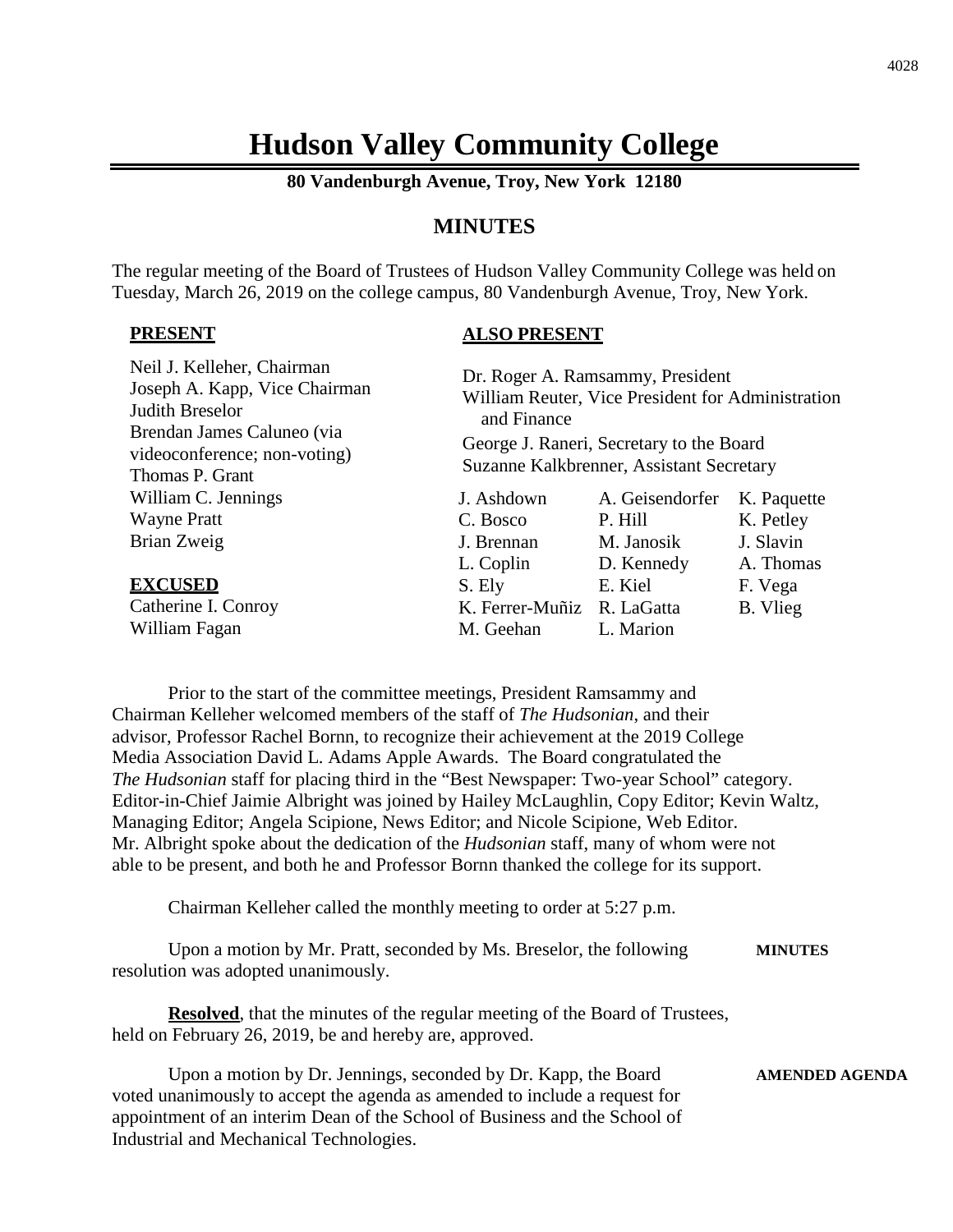Upon a motion by Dr. Kapp, seconded by Mr. Pratt, the following **CURRICULUM** resolution was adopted unanimously. **CHANGES**

**Resolved**, that the following curriculum changes, as recommended by the Academic Senate and the President, be, and hereby are, approved:

#### **1. Change in Degree Requirements:**

## *A. Entrepreneurship A.A.S. Degree – Fall 2019*

With the change to a computer elective, students will be able to bring in other higher level computer courses, therefore having computer course options to best meet their specific educational needs and goals.

| <b>Current:</b>             | New:                   |
|-----------------------------|------------------------|
| CMPT 101, Computer          | Computer Elective. Any |
| Concepts and Applications I | CMPT or CISS course.   |
|                             | Recommend CMPT 101,    |
|                             | <b>CMPT</b> 115.       |

## **2. Deactivate and Discontinue:**

### *A. Surgical Technology Certificate – Fall 2019*

The current CAAHEP Accreditation Standards for Surgical Technology were adopted in 2013 and include a Guideline related to Standard I.A. stating, "Projected for August 1, 2021, all sponsoring institutions should award a minimum of an associate degree at the completion of the program." All currently registered students will have completed the program by this date.

Upon a motion by Mr. Grant, seconded by Dr. Jennings, the following **APPOINTMENT OF** resolution was adopted unanimously. **INTERIM DEAN**

**Resolved**, that the request for the appointment of Jonathan D. Ashdown, Ph.D., as Interim Dean of the School of Business and the School of Industrial and Mechanical Technologies, at a salary of \$100,000, effective June 1, 2019 or thereafter, be and hereby is, approved.

President Ramsammy and Chairman Kelleher led the group in congratulating Dr. Ashdown, who thanked the President and the Board for the opportunity.

#### **INFORMATION ITEMS INFORMATION**

The following information items were noted: **ITEMS**

## **A. FULL-TIME NON-TEACHING PROFESSIONALS**

| 1. Academic Affairs                                           |             |
|---------------------------------------------------------------|-------------|
| Gregory Cashdollar, Advising Specialist,                      |             |
| Criminal Justice, Forensic Science and Public Administration, |             |
| f/t appt., eff. $3/7/19$ or thereafter                        | \$40,100/yr |
|                                                               |             |

Chloe Glenn, Academic Coach, Learning Assistance Center, f/t appt. (grant–funded) eff.  $4/1/19$  \$40,000/yr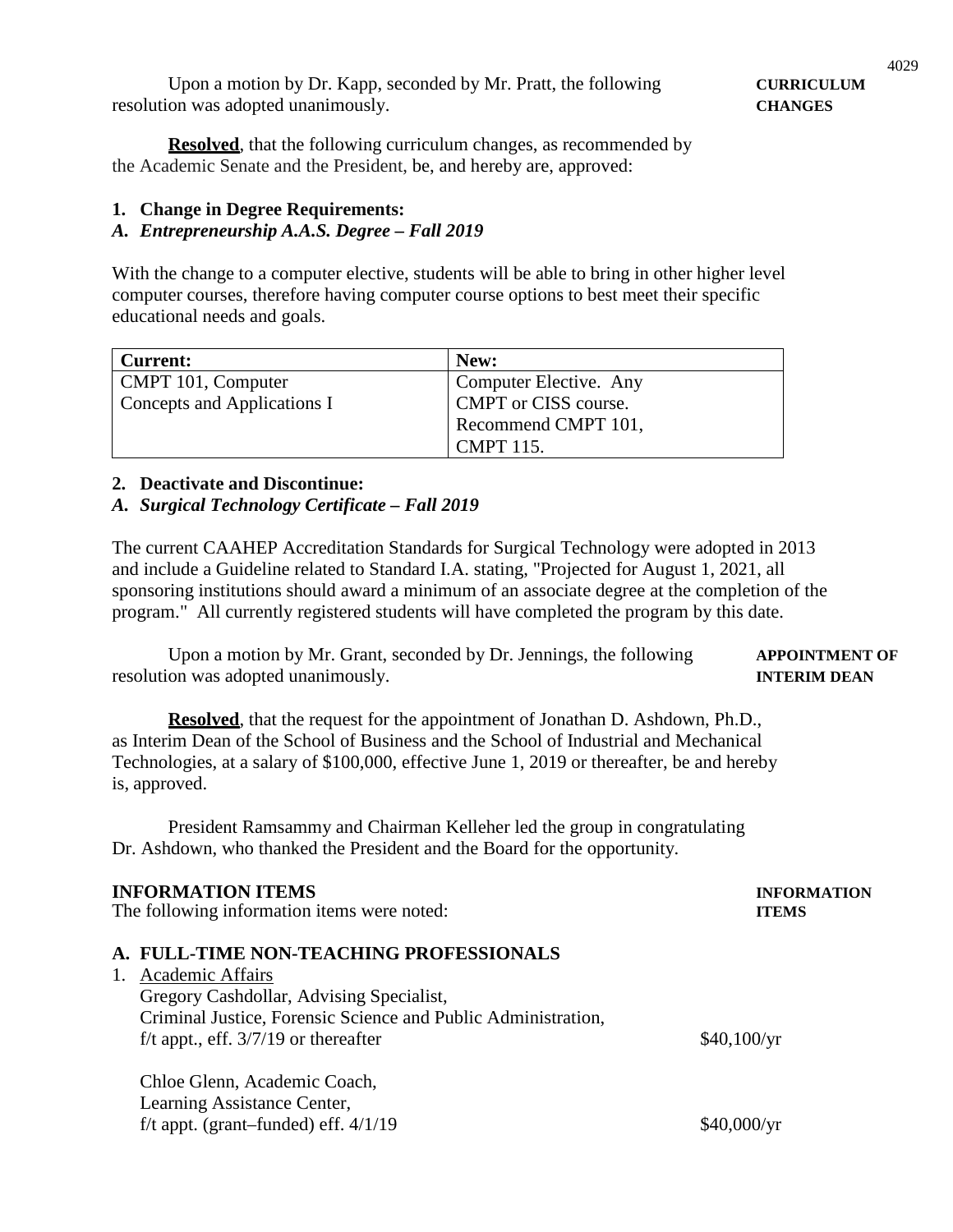|  | 2. Enrollment Management & Student Development<br>Kiley Fitzgerald, Assistant Registrar,<br>Registrar,                               |               |
|--|--------------------------------------------------------------------------------------------------------------------------------------|---------------|
|  | f/t appt., eff. 4/15/19                                                                                                              | \$42,500/yr   |
|  | Jessica Pugliese, Assistant Director of Admissions,<br>Enrollment Management and Student Development,<br>$f/t$ appt., eff. $2/25/19$ | \$49,000/yr   |
|  |                                                                                                                                      |               |
|  | <b>B. FULL-TIME CLASSIFIED/NON-INSTRUCTIONAL STAFF</b><br>1. Administration and Finance<br>Shelly Green, Payroll Clerk,              |               |
|  | Payroll Department,<br>f/t appt., eff. 3/18/19                                                                                       | \$18.1766/hr  |
|  | Lucas Valli, Carpenter,<br>Physical Plant,<br>f/t appt., eff. $3/4/19$ or thereafter                                                 | \$19.4356/hr  |
|  | <b>C. PART-TIME FACULTY</b>                                                                                                          |               |
|  | 1. School of Liberal Arts and Sciences<br>Leigh Augustine, Instructor,<br>Teacher Preparation Dept.,                                 |               |
|  | p/t appt., eff. 9/4/19                                                                                                               | $$1,113$ /sch |
|  | Jiashu Lei, Instructor,<br>English, Foreign Languages and English as a<br>Second Language (HS model),                                |               |
|  | p/t appt., eff. 3/7/19                                                                                                               | \$0           |
|  | Pamela Maxstadt, Instructor,                                                                                                         |               |
|  | Teacher Preparation Dept.,<br>p/t appt., eff. 9/4/19                                                                                 | $$1,113$ /sch |
|  | D. PART-TIME NON-TEACHING PROFESSIONALS<br>1. Administration and Finance<br>Dominique Davis, Assistant Event Coordinator,            |               |
|  | Institutional Services and Events,<br>p/t appt., eff. 3/11/19                                                                        | \$20.00/hr    |
|  | Stephaun Grinage, Assistant Event Coordinator,<br>Institutional Services and Events,                                                 |               |
|  | p/t appt., eff. 3/11/19                                                                                                              | \$20.00/hr    |
|  | Chris Joyce, Assistant Event Coordinator,<br>Institutional Services and Events,<br>p/t appt., eff. 3/11/19                           | \$20.00/hr    |
|  | Brad Sullivan, Assistant Event Coordinator,<br>Institutional Services and Events,                                                    |               |
|  | p/t appt., eff. 3/11/19                                                                                                              | \$20.00/hr    |